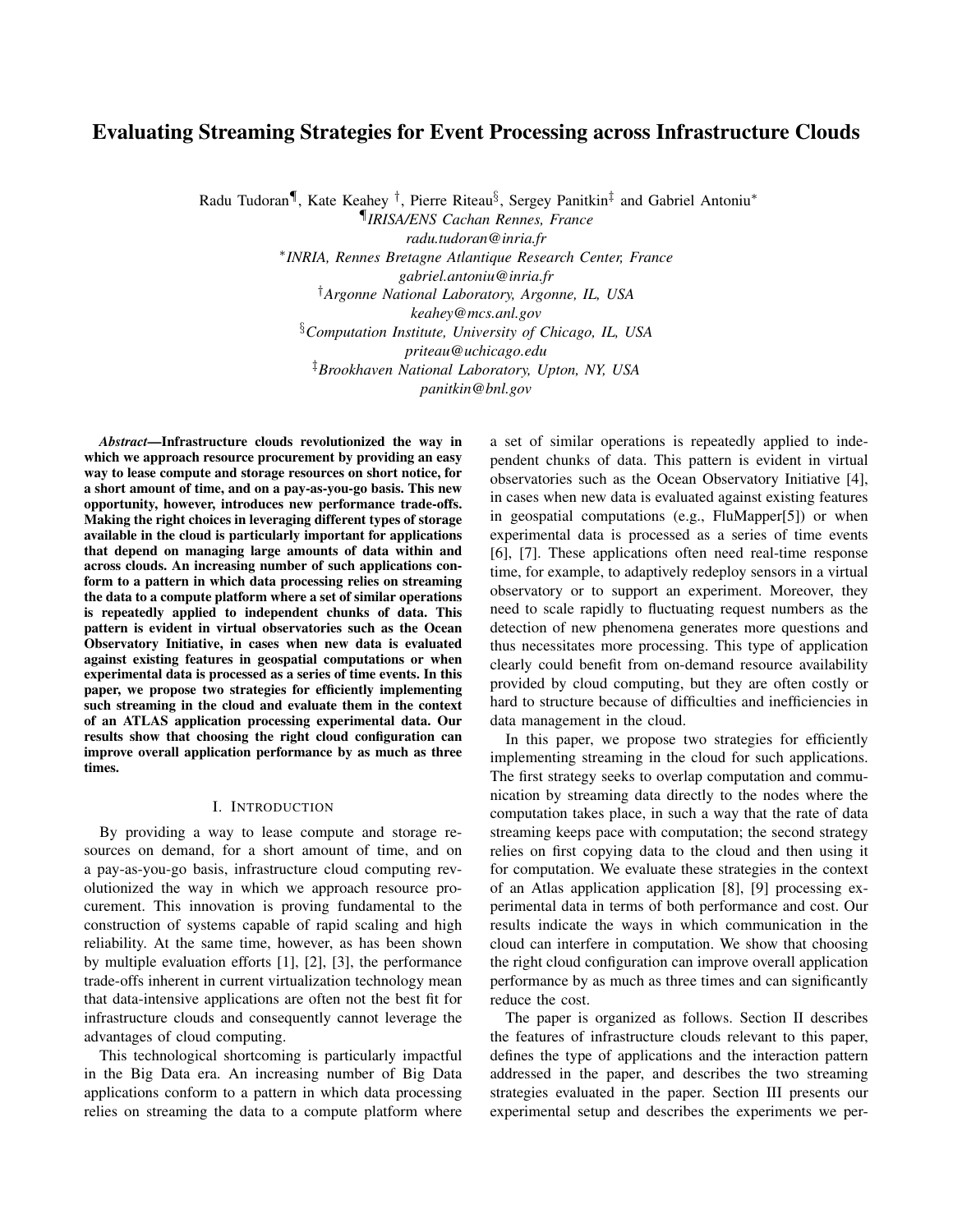formed to evaluate the two strategies. Section IV discusses their respective costs. In Section V we discuss related work. In Section VI we summarize our conclusions.

#### II. BACKGROUND

# *A. Cloud Storage Basics*

Infrastructure-as-a-Service (IaaS) clouds allow users to deploy virtual machines (VMs) *instances*, thus leasing computing capacity for a short amount of time usually paid for per hour. In addition to computing capability, cloud providers offer several types of storage with different availability, access, and performance characteristics, at different price. These types of storage are as follows.

- Ephemeral storage is the local virtual disk attached to a deployed instance. Its storage capacity can reach up to many terabytes depending on the instance type, but it persists only for the lifetime of the instance and is thus subject to sudden loss when the instance fails unexpectedly. The storage is free in the sense that it comes with the cost of leasing an instance.
- Persistent attached storage provides networkattached block-level storage volumes that can be attached to a running instance and exposed as a storage device within that instance. The lifetime of this type of storage is independent of the instances that mount it, i.e., it can be reused by many instances. Charges vary based on the size of volumes used and period of usage. Examples of persistent attached storage are Amazon Elastic Block Storage (EBS) [10] and Azure drives [11].
- Cloud storage offers data storage as binary objects (blobs), usually in a two-level namespace structure (e.g., blobs and containers). This type of storage typically offers different levels of service, for example, in terms of access time or redundancy, at different prices. Users typically get charged based on the data size and on the storage time. Examples of cloud storage include Amazon Simple Storage Service (S3) [12], Amazon Glacier [13], Microsoft Azure BLOBs [14], [15], and Google Cloud Storage [16].

While cloud storage has been used in the past to provide a file system to support a running application [7], this type of storage is increasingly evolving to provide an archival capability. Therefore, in this paper we focus on the first two types of storage.

#### *B. Streaming Applications*

Increasingly more applications conform to a pattern in which an operation is applied to many independent chunks of data. This can happen because an operation is applied to data regularly produced by sensors in virtual observatories such as the Ocean Observatory initiative [4], when new data is evaluated against existing features in geospatial computations [17], [18] or when experimental data is processed as a



Figure 1. The two main cloud streaming scenarios: Stream&Compute (left) and Copy&Compute (right)

series of time events. The data typically is streamed from the data source to a cluster or a cloud, where the computation takes place, either chunk by chunk or by bunching multiple chunks together, with the streaming constituting a significant component of the overall computation. Optimizing this scenario requires streaming to keep pace with computing. In this paper, we call such applications "streaming applications", and we investigate how they can best be mapped onto infrastructure cloud storage facilities.

As an example of a streaming application we use a data analysis code from an ATLAS experiment at the Large Hadron Collider [8], [9]. The application performs data analysis searches in a channel where the Higgs decays into t anti-t quarks. The experimental data is collected as successive time events, one event corresponding to the aggregated readings from the ATLAS sensors at a given moment. Because the amount of collected data is on the order of tens of petabytes, efficient processing is of significant concern.

The application is written in the ROOT [19] version of C and is executed as a workflow using the ProofLite framework. The typical computation pattern consists of reading the job and data description, followed by successive reads of events that need to be processed. The data has been divided into independent chunks by annotating it with metadata, thus eliminating the need for communication between processes but adding to the bulk of data that must be streamed to each worker. The data-streaming technology used to run the application is CERN's xrootd client-server framework.

#### *C. Streaming Scenarios*

We consider two scenarios for managing data streaming on infrastructure cloud facilities. In each scenario we work with a data source and then deploy a set of compute instances (or compute VMs) on a remote cloud. Each compute instance is running a number of application workers that process the data. The architecture of these scenarios is presented in Figure 1.

• Stream&Compute – In this scenario data is streamed directly from the data source to the compute instances where it is ingested and processed by the worker processes. The events are processed in memory as they are streamed.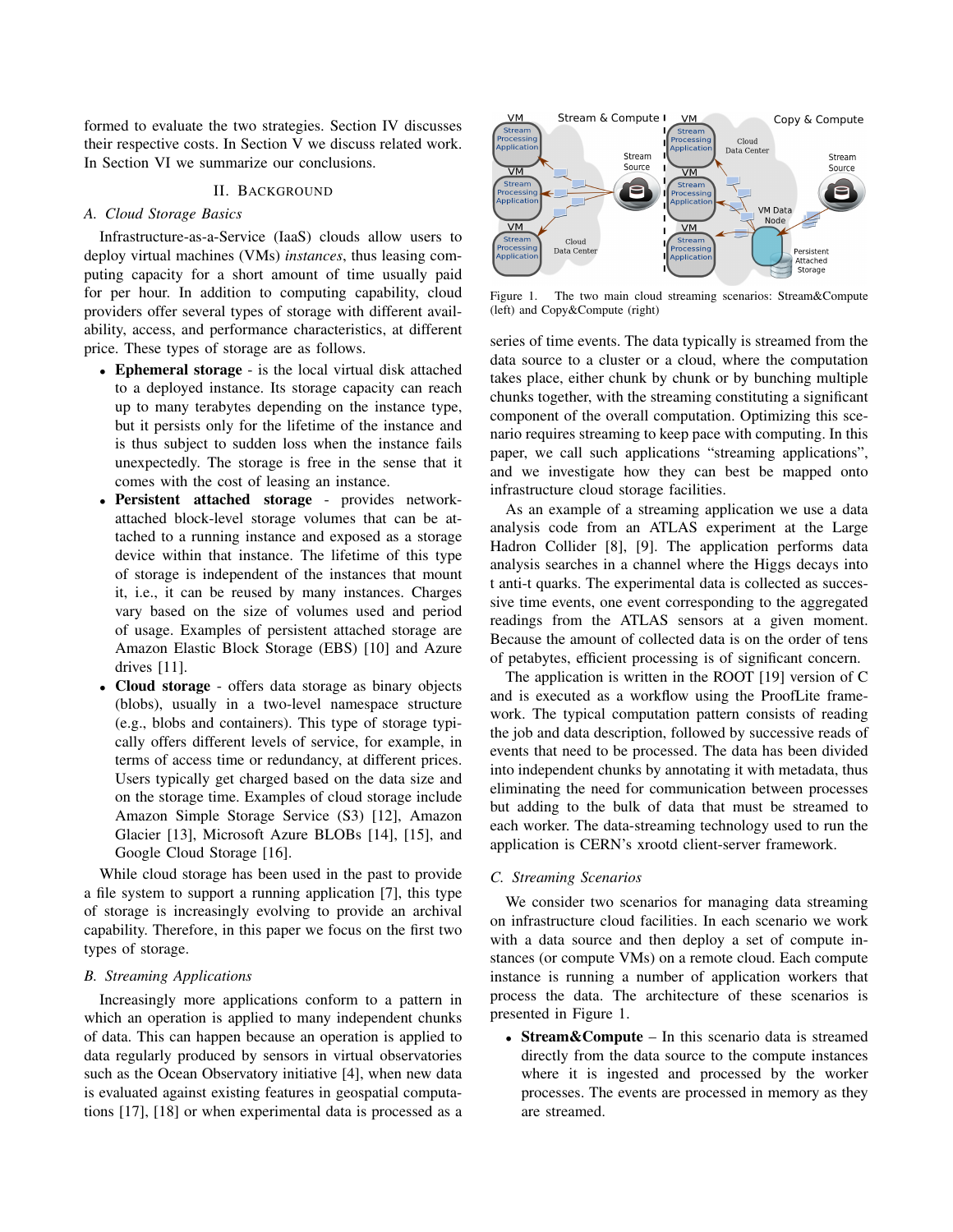• Copy&Compute – In this scenario we allocate some persistent storage and an additional instance that mounts this storage in order to make it accessible to all compute instances. The streaming is split into two phases. First, we copy the data from the data source to this persistent attached storage. Second, once all data is available locally on the cloud, it is streamed locally to the compute instances so that the computation can begin.

The advantages of Stream&Compute are that (1) it provides better response time on a case by case basis where not all of the data chunks to be computed are available up front or need to be processed to yield a result; (2) it has the potential to overlap computation and communication, thus potentially shortening the time to compute a group of events; and (3) it uses storage provided with instances, thus making the computation potentially cheaper. At the same time, we note that at large scales, network saturation can slow the data-streaming rate to the point where it no longer keeps pace with computation potentially necessitating redistribution across different clouds.

The advantage of Copy&Compute is that it relies on persistent storage, thus leading to easier repair in cases where an instance is terminated unexpectedly: while any terminated computations will have to be rerun, the data will not have to be resent over wide-area network.

### III. EXPERIMENTS

The goal of the experiments is to assert the validity of our hypothesis and to determine the best options for processing stream data using the cloud. To this purpose, we analyze a series of experiments that compare the two main scenarios for using the cloud: Copy&Compute and Stream&Compute. We also discuss questions regarding scalability, bottleneck limits, the relation between the CPU and throughput, and the choice of instance types.

#### *A. Experimental setup*

The experiments presented here were run on FutureGrid [20], using Hotel (a University of Chicago cloud configured with Nimbus version 2.10.1 [21]) and Sierra (a San Diego Supercomputing Center cloud configured with OpenStack Grizzly [22]), as well as on the Azure commercial cloud [23]. To implement persistent attached storage we leveraged OpenStack Block Storage volumes for OpenStack and Azure drives [11] for Azure. All VMs used in the experiments run a CentOS 6.3 operating system. The Small instances used in FutureGrid offer 1 virtual CPU, 2 GB of memory, and 20 GB of local storage. In Azure the Small VM roles have 1 CPU, which is guaranteed to be mapped to an unshared physical CPU, 1.75 GB memory, 200 GB local storage, and 100 Mbps of bandwidth (note that while this is the advertised bandwidth, our experience is that the effective bandwidth is higher than 100 Mbps). Medium instances provide twice as many resources as do Small instances (2 virtual CPU, 4 GB memory, and 40 GB ephemeral disk); and, similarly, Large instances are 4 times larger than Small instances. The interconnection network between the Sierra and Hotel sites is a 10 Gbps network; the physical nodes are connected via a 1 Gbps Ethernet network.

The Hotel Nimbus cloud was used to host the data sources (i.e., the nodes that hold the data) for all experiments. The Sierra OpenStack cloud was used to host the compute nodes for all FutureGrid experiments. The Azure West US Data Center (located in California) was used to host the compute nodes for all Azure experiments.

The application we experimented with is composed of small data computation units of similar size, referred to as *events*. Small size differences appear because the events aggregate measurements of different aspects of a phenomenon, which may or may not be detected at a given point. The number of events processed is therefore a good measure of the progress of the application. We used the following metrics for our experiments.

- Compute Rate this is the amount of events that are processed in a time unit; the metric unit is events/second.
- Data Rate this is the amount of data that is read or acquired in a time unit; the metric unit is megabytes/second.

For the Stream&Compute case, we measured the compute rate by running the program with a set number of events and measuring on each compute node how long it took from start to finish of the computation. For the Copy&Compute case, the experiment involved two phases: a remote site copy followed by the computation on local data. For the first phase, we used the "time" command to measure how long a remote copy took using "scp". This was then added to the time taken by the application to complete processing over the set of events transferred. We measured the data rate by dividing the amount of input data by the total time to complete its processing. For the Copy&Compute case, this total time included both the remote data copy and running the application. We increased the input data size as we scaled up the number of instances (i.e., the amount of data processed with 32 VMs is equal to 32 times the amount of data for one VM).

For each measurement presented in the charts, 100 independent experiments were performed. The values shown represent the averages.

# *B. Copy&Compute vs. Stream&Compute*

We first present average per VM compute rates and per VM data rates to application VMs deployed on FutureGrid small instances as well as Azure small instances. The average data rate per VM is computed by taking the total data rate for a given application VM configuration and dividing it by the number of VMs on which the application was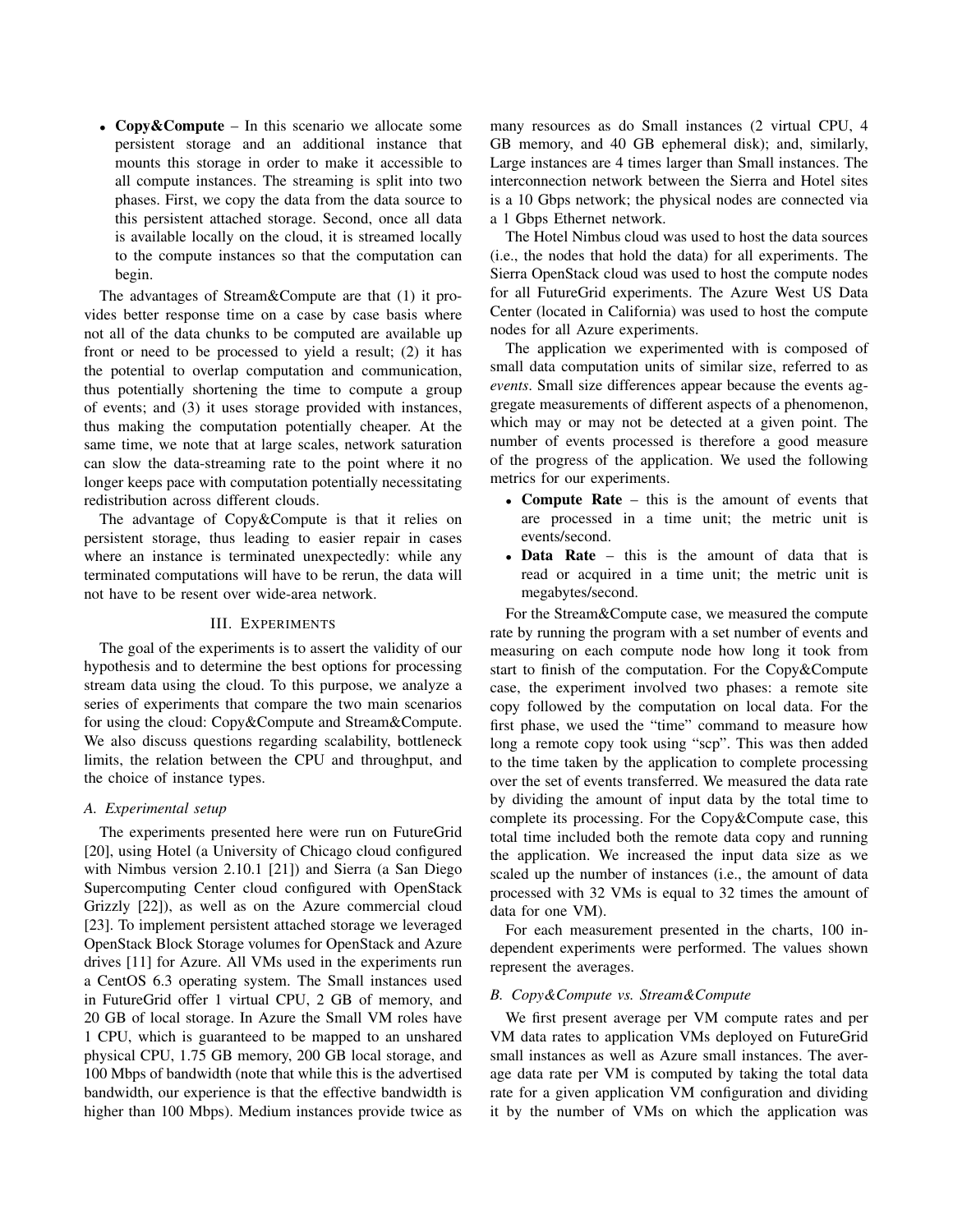

Figure 2. Comparing Copy&Compute and Stream&Compute scenarios in FutureGrid, considering average compute (left) and data (right) rates per VM



Figure 3. Comparing the Copy&Compute and Stream&Compute scenarios in Azure, considering average compute (left) and data (right) rates per VM

deployed. Figure 2 shows the results for FutureGrid and Figure 3 for Azure. In addition to the data shown in the figures, we note that the results for the Copy&Compute operation show a higher variability, having a coefficient of variation (i.e., standard deviation / mean) of ∼20%, than do the results for the Stream&Compute data, which has a coefficient of variation of ∼10%. The remote copy phase is mainly responsible for this high variability; the variability on local dissemination is very low.

We see that in both cases Copy&Compute outperforms Stream&Compute. The Copy&Compute strategy offers three to four times better performance than does Stream&Compute. This is contrary to our expectation; we expected the Stream&Compute method to be faster because of overlapping computation and communication. The overlapping of the computation with communication is available at the level of the framework, with no particular optimizations set up on our side. Hence, similar results are expected for any framework that provides such a behavior: acquiring the data for the next step of the computation while the available data for the current step is being processed.

In addition, we see a drop in per VM average data and compute rates for the Copy&Compute case on Azure once we reach 16 VMs. This reflects the bandwidth limitation of 100 Mbps to the Azure EBS node from which data is shared among the application nodes at a potential throughput of about 4 MB/s. As more nodes want to access the data on the EBS node at the same time the maximum bandwidth of this node is reached, and the resulting contention slows the data access. This situation could potentially be fixed by



Figure 4. Asserting the data acquisition throughput with respect to the CPU load for three different instance types

either assigning the EBS node to a larger instance or by striping the access to the data over multiple nodes.

To understand why Copy&Compute outperforms Stream&Compute, we first compared data throughput of a VM using an ephemeral disk (as in the Stream&Compute scenario) and a VM using EBS (as in the Copy&Compute scenario) by copying large data files (0.5 GB) between Hotel and Sierra using the Unix "scp" command. The results, labeled EphemeralCopy and EBSCopy, respectively, are shown in Figure 4. We found that the throughput for small instances (the ones used in our experiments) in both cases was almost the same, so that the high throughput was not correlated with using EBS. However, when we induced a 100% CPU load using the Unix "stress" tool with 8 threads spinning over sqrt ("-cpu N") and spinning over the pair (memalloc/free) ("–vm N"), we saw the throughput diminish significantly – to roughly one-fifth of the initial throughput – but again roughly equally in the EBSCopy and EphemeralCopy case. In other words, the drop in throughput is correlated to processing because not enough CPU cycles are available both to do the processing and to manage the incoming data. Since the EBS node in Copy&Compute is dedicated to just handling the network traffic and the compute nodes in Stream&Compute are using the available cores for both computation and handling the network traffic, fewer cycles are available for handling the network traffic resulting in slower transfer.

The impact of CPU on I/O has been demonstrated before; in HPC systems [24], dedicating a core for handling the data has been shown to improve the overall performance and in [25], the authors report a significant impact on data throughput due to virtualization. TCP throughput degradations due to sharing the CPU between cloud VMs are discussed also in [26]. In [27], the authors identify the CPU as one of the bottlenecks that need to be overcome for data transfers.

To see how additional cores may affect this scenario, we repeated these experiments for different types of instances: Small (1 CPU), Medium (2 CPUs), and Large (4 CPUs), again shown in Figure 4. The results show that increasing the number of cores does alleviate the problem; however, since no cores are dedicated to processing data transfer (as is effectively the case in the EphemeralCopy scenario),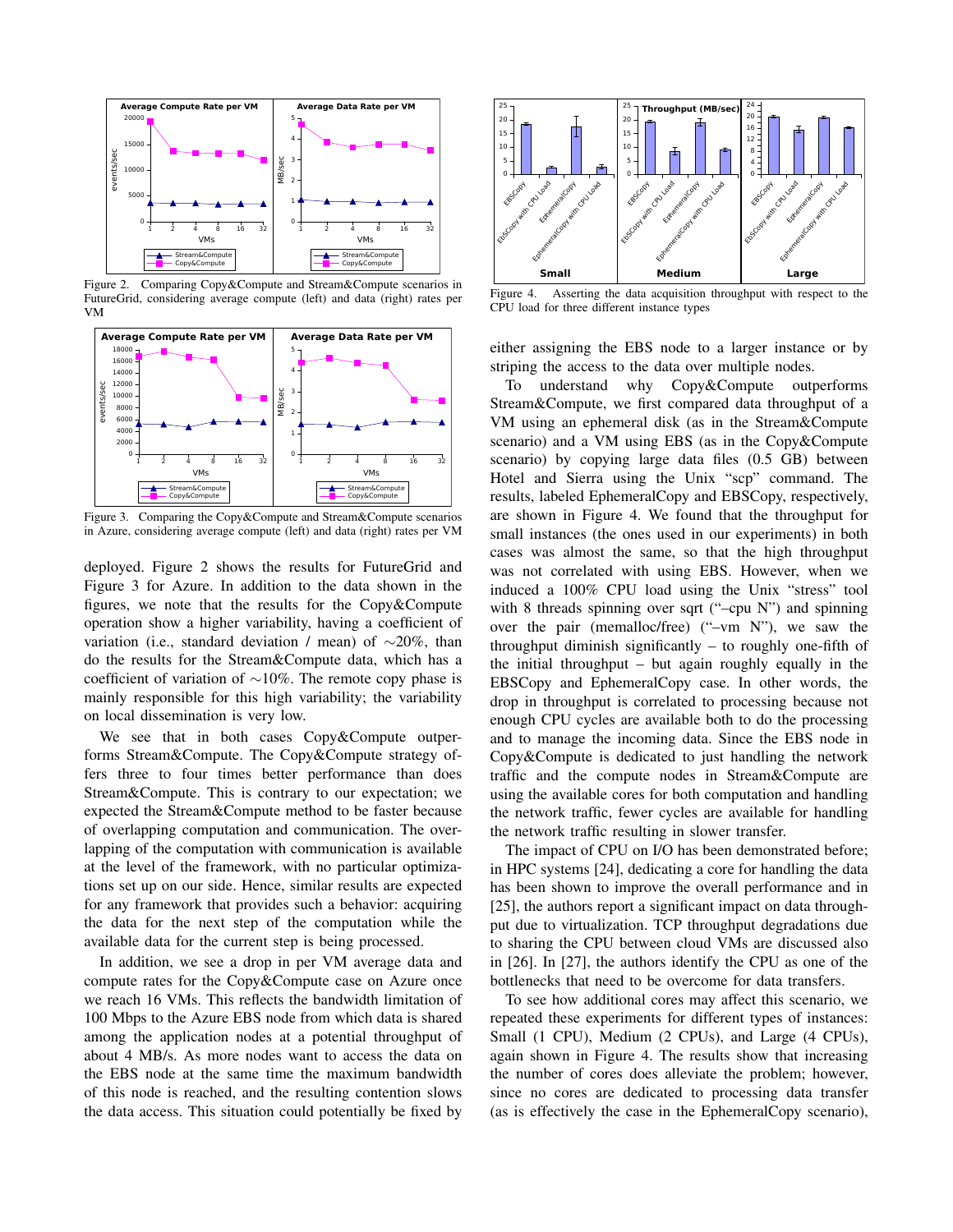

Figure 5. Remote streaming with 1 worker per VM for different type of instances. The performance metrics show the average compute rate per (left) and the data rate (right) per VM

the data transfer in the presence of CPU load is never as efficient as without it. To see what impact increasing the number of cores will have on the Stream&Copy, we ran an experiment in which we placed the application VMs in the Stream&Copy scenario on Medium (2 virtual CPUs) instance types and compared them with our previous results where the application VMs are deployed on FutureGrid Small (1 virtual CPU) instances. The results shown in Figure 5 present the data rate and the compute rate for the Stream&Compute scenario under those two types of instances.

As we expected, dedicating more cores to the computation improves the overall performance. This result is consistent with the experiment presented in Figure 4. The performance, however, improves only slightly, by ∼30% for the compute rate (e.g. going from 3,400 to 4,400 events/second for 16 VMs) and by ∼25% for the data rate (e.g. going from 0.95 to 1.2 MB/s for 16 VMs). As before, since no cores are actually dedicated to processing data transfer, the threads of the CPU-intensive program are able to claim a large share of attention from the CPU.

Second, we asked the question why streaming from a remote node to application VMs (as in Stream&Compute) is more impacted by the CPU activity than streaming from a local (i.e., EBS) node (as in Copy&Compute). To answer it, we used the "netem" tool to increase latency between the EBS node and application nodes of the Copy&Compute scenario to be equivalent to the remote latency used in the Steam&Compute scenario (i.e., 84 ms). The result shows that the performances (i.e., both data and compute rate) drop to the level of the Stream&Compute scenario, with the data rate decreasing from 7.5 MB/s to 1.2 MB/s. This shows that the difference in latency is responsible for the difference in performance; we believe it is tied to the data buffering mechanism in the Atlas application.

## *C. Scalability for streaming*

The purpose of the next set of experiment was to probe the scalability barrier of the Stream&Compute scenario: we expected that for large enough numbers of application VMs the network between the data source and the application



Figure 6. Scaling the compute VMs for local and remote stream processing. The performance metrics show the average compute rate per (left) and the data rate (right) per VM



Figure 7. Scaling the data sources for local streaming, while keeping the number of compute VM fixed to 64. The performance metrics show the average compute rate per (left) and the data rate (right) per VM

VMs would become saturated and thus the data would start arriving at the VMs at a slower rate than it could be consumed, effectively "starving" the application and thus slowing it. For this experiment we placed the application nodes on the Hotel cloud since it has more nodes available for a larger-scale experiment. We then looked at interactions with two stream data sources: a remote source running on the Sierra cloud and a local one.

The results of the experiment are presented in Figure 6. We observe that working with the remote data source, we were unable to saturate the network for the scale we tested (up to 64 application VMs) and thus the per-VM performance remained stable. Since testbed limitations prevented us from scaling further than 64 application VMs, we instead placed the data source on the Hotel cloud (i.e. local to the application compute nodes); our intention was to see whether the higher available bandwidth between data source and application nodes would allow us to saturate the network sooner. This situation was in fact observed (Figure 6) when scaling to 64 VMs: the average compute and data rates drop by about half as the aggregate throughput at which the application VMs can receive exceeds the data sources ability to send. We hypothesized that this can be fixed by streaming from multiple data sources, and this proved to be the case, as can be again seen in Figure 6. We therefore conclude that it is possible to scale beyond this bottleneck by adjusting the number of data sources with respect to the aggregated data rates of the compute VMs. Similar results in non-cloud scenarios were also shown by [28].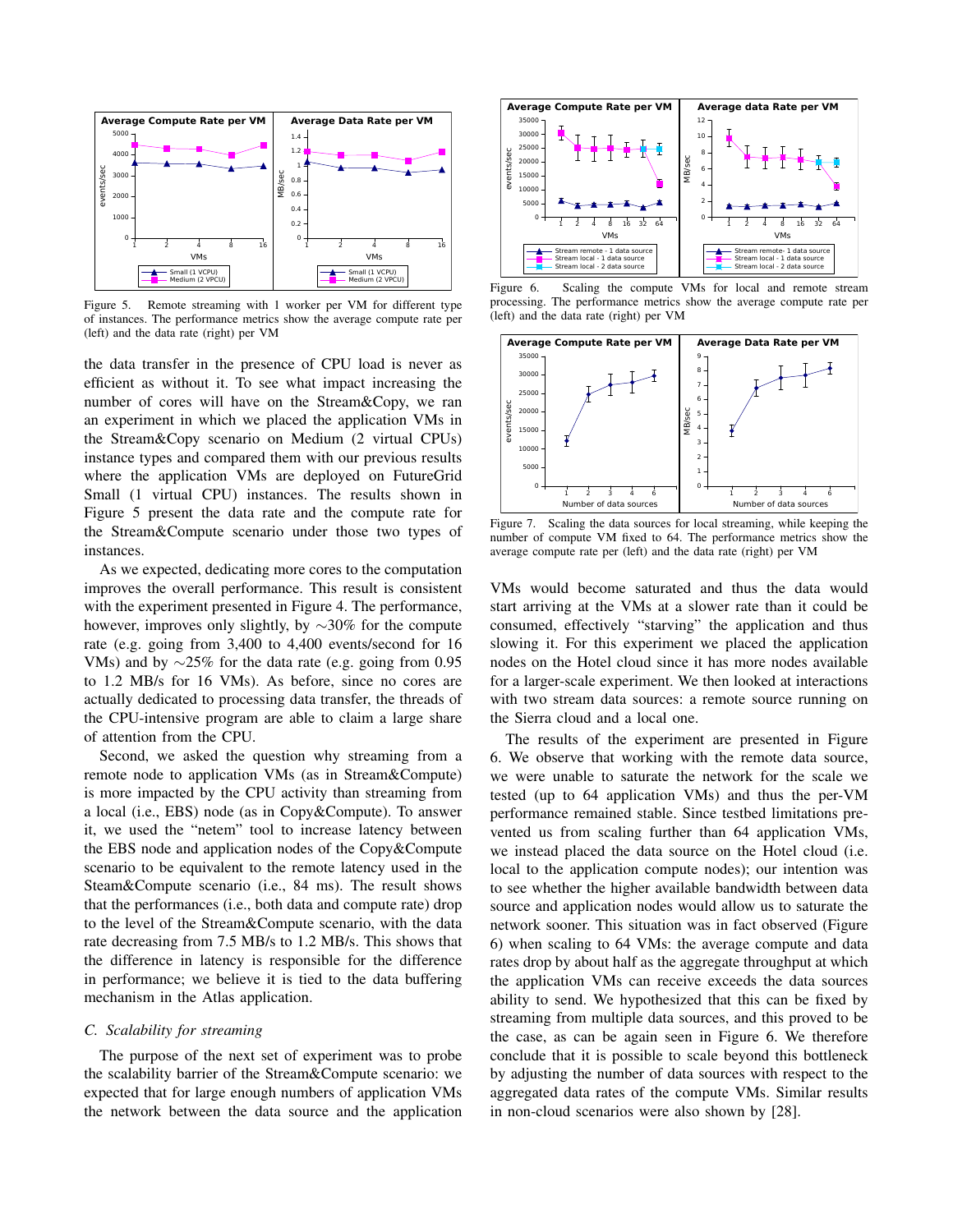

Figure 8. Comparing the performances of the compute rate (left) and data rate (right) that can be achieved for different combinations of instance types within the same budget (Small, Medium, Large, and xLarge VMs)

We further probed to see how much improvement can be obtained by adding data sources. In our next experiment we kept the number of application compute VMs fixed at 64 and increased the number of data sources. The results are shown in Figure 7. After an initial significant increase in performance when moving from 1 to 2 data sources, the performance gains are smaller when going beyond 2 data sources. This upper bound is due to the physical infrastructure, as we reach the limit of the cluster capabilities (i.e., network switches and Ethernet links). We recall that the nodes have 1 Gigabit Ethernet link, which means that the average aggregated throughput to the data sources, of about 100 MB/s to each, almost consumes it completely.

#### *D. Choosing the VM Instance Types*

The cloud cost model for cloud providers such as Amazon EC2 or Microsoft Azure links compute power of instances to their price. For example, Microsoft Azure starts from s base price charged for a Small instance with 1 CPU and doubles it as the instances become more powerful (Medium  $= 2x$ , Large=4x, xLarge=8x), consistently with the resources provided (CPUs, memory, ephemeral storage). Thus, buying 1 Extra-Large instance is intended to be roughly equivalent to buying 2 Large, 4 Medium, or 8 Small instances. We therefore investigated next whether this is indeed the case in the context of the Copy&Compute scenario.

The interesting question is whether it makes any difference from the performance point of view to choose one type of instances or another in a setup such as the Copy&Compute scenario. Figure 8 presents the results corresponding to the Copy&Compute performance obtained when using 8 Small, 4 Medium, 2 Large, or 1 xLarge OpenStack VMs. In each case, the computation consists of 7 processes computing the events and 1 process acquiring data from a remote data source, potentially executing within a different VM. The VMs are run in a multitenancy environment. The results show that the data rates for all four cases are similar but slightly better for Small VMs, indicating that scheduling between VMs on the same hypervisor provides better isolation for computation and communication than does scheduling functions within one VM. The computation rates improve steadily for smaller VMs, with a 20% performance improvement for the Small versus xLarge instances. The reason is performance degradation due to the memory and disk interference that appear between processes.

This observation indicates that, given the existing balance of inter- and intra-hypervisor scheduling policies, it is better to take, within the same budget, smaller VMs rather than bigger ones. Additionally, such a strategy can potentially harvest more physical resources, since the VMs can wind up distributed across multiple nodes.

# IV. THE COST OF STREAMING

Another interesting aspect to evaluate is the cost of streaming to the cloud for the two streaming strategies. We modeled this cost using the following parameters:

- $VM_{Cost}$ : the hourly cost for renting a VM instance;
- $N_{VMsComp}$ : the number of VM instances used for computation;
- $N_{VMsData}$ : the number of VM instances used for data acquisition (i.e., in the Copy&Compute scenario);
- $ComprRate_{Total}$ : the number of events processed per second in the system, for Stream&Compute (SC) or Copy&Compute (CC) scenarios;
- $TotalEvents:$  the total number of events to be processed;
- $Size_{Ev}$ : the total size of the events to be processed;
- Storage<sub>Cost</sub>: the cost of storing the data on persistent storage for the duration of the computation (i.e., in the Copy&Compute scenario);
- $GBH_{Cost}$ : the cost of storing 1 GB of data for 1 hour, which is computed as the  $Storage_{Cost}$  divided by the number of hours in a 30-day period (the considered number of days in a month), i.e., 720 hours.

Using these parameters, we can express the cost for processing a given amount of events as the time needed to process them multiplied by the corresponding cost of the VM instances used.

$$
Total_{Cost} = \frac{TotalEvents}{CompRate_{Total}} * (N_{VMsData} + N_{VMsComp}) * VM_{Cost} + Storage_{Cost}
$$
 (1)

The typical cost of instances similar to those we used in our computation is \$0.09 per hour for Azure Small instances (as used in our experiments) and \$0.06 for Amazon VM instances. The cost model for persistent attached storage typically considers long-term storage and is quoted in gigabytes per month but actually is calculated per day. For example, Azure charges \$0.07 for 1 GB per month, whereas Amazon charges \$0.095 per gigabyte per month.

As an illustration, in our particular use case, we need to consider 320 million events run on 32 compute nodes over 41 minutes for the Stream&Compute scenario and 15 minutes for the Copy&Compute scenario. The latter requires one extra VM instance for the data node and 5 GB of attached persistent storage additionally leased. Overall, we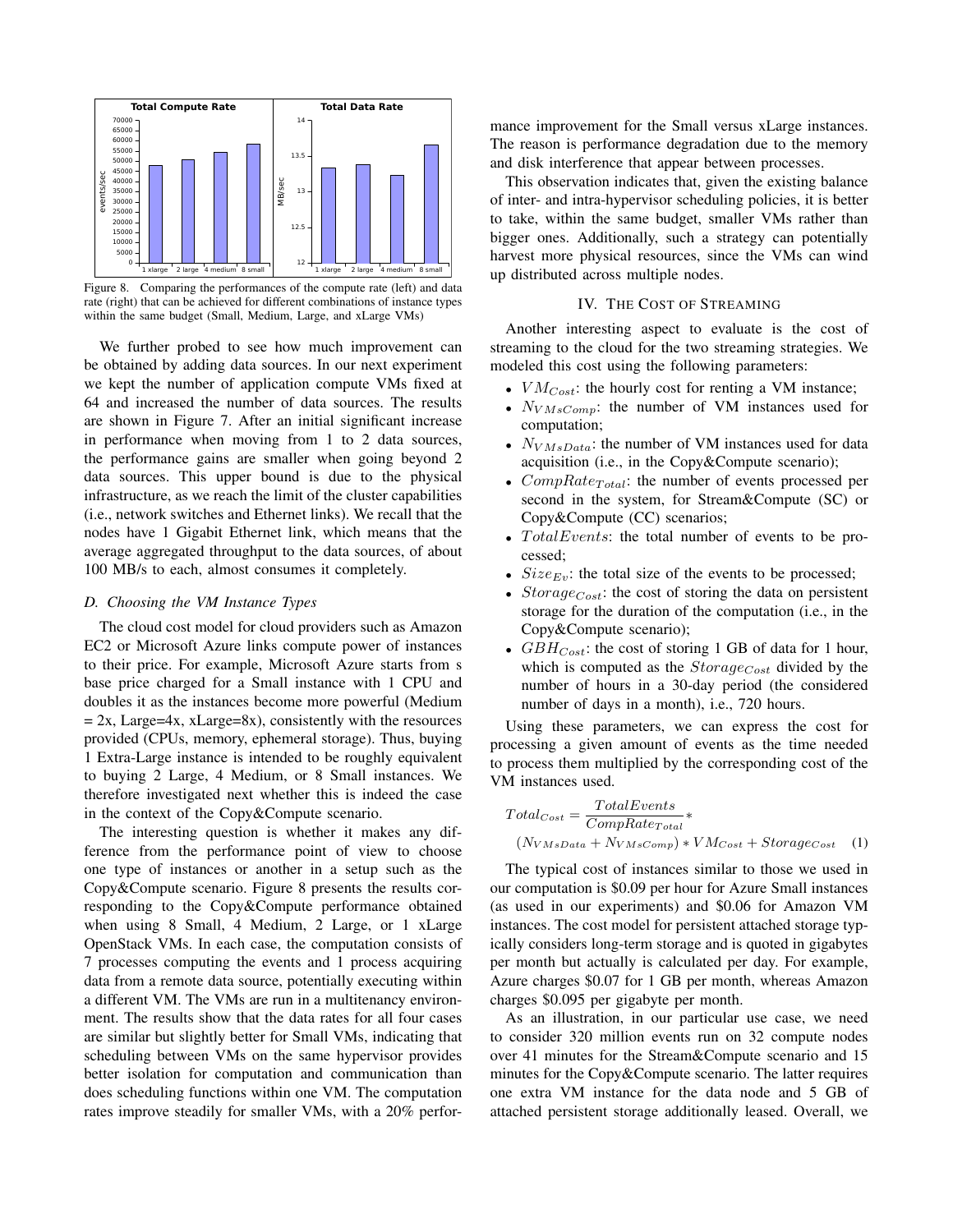reach a global cost of \$1.33 for the Stream&Compute scenario compared with \$0.48 for the Copy&Compute scenario, in other words, the Stream&Compute scenario is 2.77 times more expensive. Extrapolating to realistic application sizes that process billions of events for multiple hours (e.g. for 1 day) using much larger numbers of VM instances, this factor can have a substantial budget impact.

To express the price ratio between the two streaming options in the general case, we start by expending the  $Storage_{Cost}$  from Equation 1 in terms of the price to store the events for the compute time interval:  $\frac{TotalEvent}{CompRate_{Total}}$  \*  $Size_{Ev} * GBH_{Cost}$ . Hence, by expressing the price ratio between the cost of Stream&Compute and the cost of Copy&Compute, we get the following.

| TotalCostSC<br>$Total_{CostCC}$ | TotalEvents<br>$\overline{CompRate_{TotalSC}}$<br>TotalEvents<br>$CompRate_{TotalCC}$<br>$N_{VMsComp} * VM_{Cost}$ |  |
|---------------------------------|--------------------------------------------------------------------------------------------------------------------|--|
|                                 | $(N_{VMsData} + N_{VMsComp})*VM_{Cost} + Size_{Ev}*GBH_{Cost}$                                                     |  |

We note that the  $GBH_{Cost}$  is comparable with the  $VM_{Cost}$  for data sizes over 720 GB. The intuition is that the price to store 1 GB of data in the public clouds (e.g., Azure or Amazon) for 1 month (i.e. 720 hours) is comparable with the price of leasing one Small VM for an hour. Hence, the amount of data to be stored per hour which matches the VM cost is 720 GB. Thus, we can approximate the hourly cost to store the data as  $\frac{Size_{Ev} * VM_{Cost}}{720}$ . By applying this in Equation 2 we can approximate the price ratio between the two streaming options to the following.

$$
\frac{Total_{CostSC}}{Total_{CostCC}} \approx \frac{CompRate_{TotalCC}}{CompRate_{TotalCC}} \times \frac{N_{VMsComp}}{N_{VMsData} + N_{VMsComp} + \frac{Size_{Ev}}{720}} \quad (3)
$$

Equation 3 can be used to approximate the price reduction obtained by the Copy&Compute strategy, which is proportional with the speedup over the Stream&Compute for the computation rate of the events. For sets of events up to 720 GB, 32 to 64 compute VMs, and up to 3–4 data nodes, the second part of the equation has values between 0.90 and 0.95. Hence, the price reduction is approximately 90%–95% times the compute speedup between the two methods. This approximation can be used also for the previously discussed cost scenario, in which the Stream&Compute scenario was shown to be 2.77 times more expensive. Doing so, we find that the price reduction is about 2.7 to 2.85 times, considering a speedup of 3, as per Section III-B.

# V. RELATED WORK

As cloud computing become a viable option for executing scientific applications in areas ranging from physics [7], to chemistry [29], to biology [30] and bioinformatics [18], understanding what cloud can provide becomes increasingly interesting. Multiple studies have explored various data management strategies using existing storage options for clouds [1], [2], [3], [31], [32], [33]. These general studies focus on scientific applications that process large, unstructured sets of static input data (i.e., data that is available in the cloud storage when the processing starts and remains unchanged during the computation). Consequently, the performance aspects considered in these studies focus on I/O performance with respect to VM instance types [1], data location [32], or the available storage options [2], [33]. To the best of our knowledge, however, no previous study has considered the case of *dynamic* sets of independent pieces of input data (e.g., data streamed from a large network of sensors to the cloud for processing).

A number of performance evaluations concerning data analysis in the clouds focus on the MapReduce [34] processing paradigm. Relevant observations for our work show the importance of an adequate ratio between compute nodes and data nodes, a ratio that depends on the type of the computation [25]. Additionally, the authors report significant performance penalties due to the virtualization layer. Other work related to our study was reported in [35], where the authors analyzed the streaming features of Hadoop [36] and reported the existence of an overhead due to streaming. We have made a similar observation regarding the scalability of stream processing. Since the out-of-thebox MapReduce paradigm is not appropriate for processing continuous streams of data, variations of the paradigm were proposed to support stream-based analysis [37], [38]. Unlike these studies, our performance evaluation does not focus on stream processing using MapReduce: instead, it considers stand-alone applications that process the stream data by using independent batch workers.

Despite the expected growth of BigData and on-line processing [39], most of today's analytics systems are limited to a single cluster or, more rarely, a single datacenter [36], [40], [41]. However, due to increasing data volumes to be processed, data starts to be distributed across multiple data centers (e.g. the data from CERN's ATLAS experiment [8]). Additionally, with the emergence of wide geographical-area observatories [42] new compute scenarios appear in which the data sources do not reside in the same geographical location with the compute nodes. Few systems, mostly derived from the MapReduce paradigm, tackle the problem of multisite or multicluster computation [18], [43], [44]. In the case of geographically distributed stream processing little knowledge exists about the best options for data management. The most relevant work for our study is [17], where the authors proposed their vision of a stream-processing system that could potentially reach high degrees of parallelism by means of a divide, conquer, and combine paradigm. Unlike that work, our study focuses on understanding how storage and compute options available on today's clouds can be best used to reach high performance under low costs when processing remote stream data.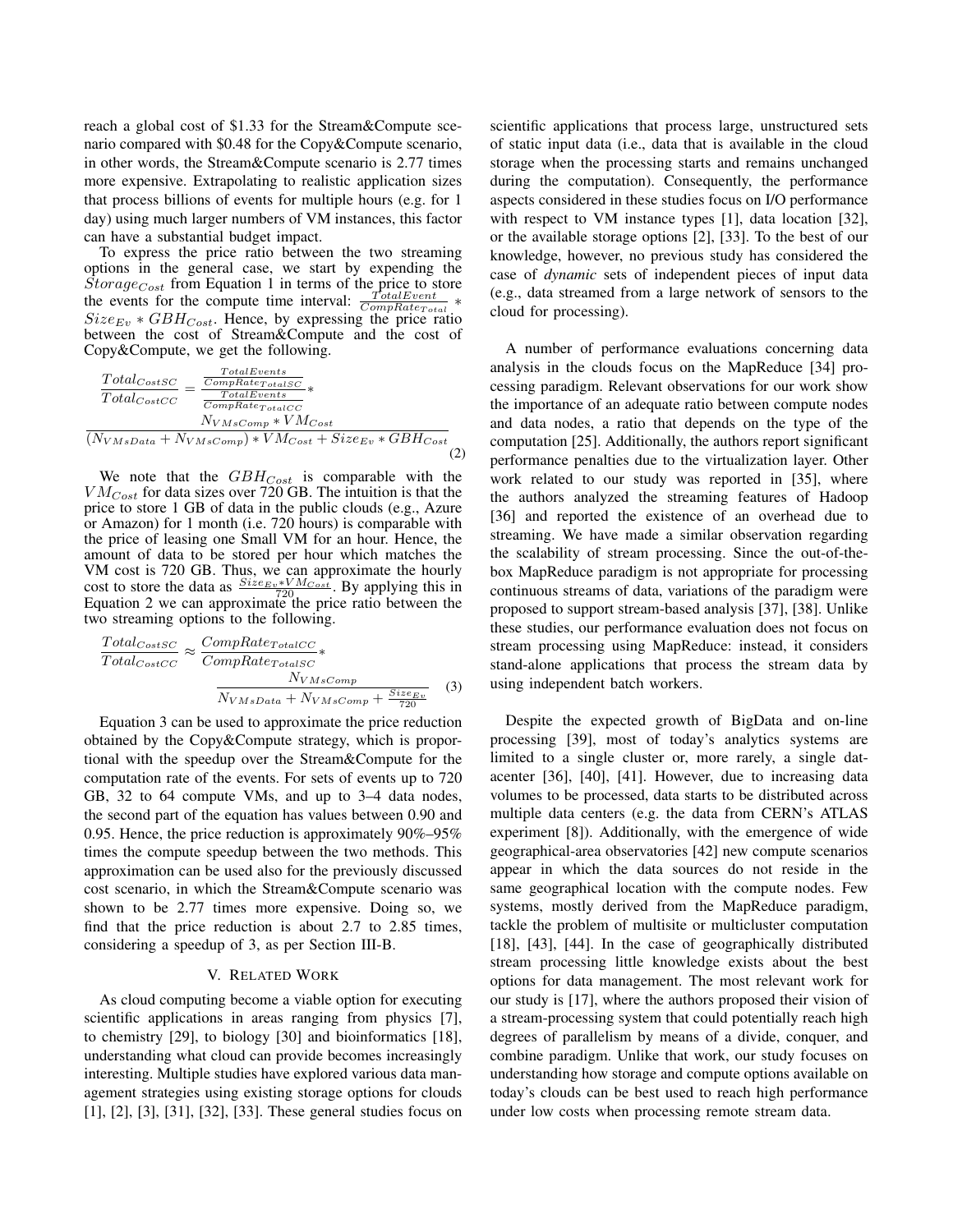# VI. CONCLUSION

We presented and evaluated two streaming strategies in the cloud: Stream&Compute, where the data is streamed directly to the compute nodes, and Copy&Compute, where the data is first copied to the cloud and then used for computation. Our results show that, contrary to our intuition, Copy&Compute outperforms Stream&Compute by as much as three times because of the performance trade-offs present in current virtualization technology. This performance difference can have significant consequences in terms of cost, especially at higher scales.

Our evaluation highlights the impact that trade-offs in current virtualization technology can have on cloud computing scenarios. Our results also illustrate the need for hardware and virtualization technology that can provide a more controlled allocation of CPU to I/O processing.

#### ACKNOWLEDGMENT

This work was supported by Inria through the Data@Exascale Associate Team and by the U.S. Department of Energy, Office of Science, Advanced Scientific Computing Research, under Contract DE-AC02-06CH11357. This material is produced using the FutureGrid testbed supported in part by the National Science Foundation under Grant No. 0910812. Additional experiments were carried out using Windows Azure which was supported by the joint INRIA-Microsoft Research Center (Z-CloudFlow project).

We also want to thank the Nimbus team who provided helpful information about the Nimbus and FutureGrid platforms and helped us quickly resolve the issues we encountered.

#### **REFERENCES**

- [1] K. Yelick, S. Coghlan, B. Draney, and R. S. Canon, "The Magellan Report on Cloud Computing for Science," in *U.S. Depeartment of Energy, Office of Science, Office of Advanced Scientific Computing Research (ASCR)*, 2011.
- [2] G. Juve, E. Deelman, G. B. Berriman, B. P. Berman, and P. Maechling, "An evaluation of the cost and performance of scientific workflows on amazon ec2," *J. Grid Comput.*, vol. 10, no. 1, pp. 5–21, Mar. 2012.
- [3] S. Sakr, A. Liu, D. M. Batista, and M. Alomari, "A survey of large scale data management approaches in cloud environments," *IEEE Communications Surveys and Tutorials*, vol. 13, no. 3, pp. 311–336, 2011.
- [4] "Ocean Observatory Initiative," http://oceanobservatories.org/.
- [5] A. Padmanabhan, S. Wang, G. Cao, M. Hwang, Y. Zhao, Z. Zhang, and Y. Gao, "Flumapper: an interactive cybergis environment for massive location-based social media data analysis," in *Proceedings of the Conference on Extreme Science and Engineering Discovery Environment: Gateway to Discovery*, ser. XSEDE '13. New York, NY, USA: ACM, 2013, pp. 33:1–33:2.
- [6] J. Balewski, J. Lauret, D. Olson, I. Sakrejda, D. Arkhipkin, J. Bresnahan, K. Keahey, J. Porter, J. Stevens, and M. Walker, "Offloading peak processing to virtual farm by STAR experiment at RHIC," *Journal of Physics: Conference Series*, 2012.
- [7] K. R. Jackson, L. Ramakrishnan, K. J. Runge, and R. C. Thomas, "Seeking supernovae in the clouds: a performance study," in *Proceedings of the 19th ACM International Symposium on High Performance Distributed Computing*, ser. HPDC '10. New York, NY, USA: ACM, 2010, pp. 421– 429.
- [8] "ATLAS," http://home.web.cern.ch/fr/about/experiments/atlas.
- [9] "ATLAS Applications," https://twiki.cern.ch/twiki/bin/viewauth/Atlas Protected/PhysicsAnalysisWorkBookRel16D3PDAnalysisExample.
- [10] "Amazon EBS," http://aws.amazon.com/fr/ebs/.
- [11] "Azure Drives," http://msdn.microsoft.com/enus/library/windowsazure/jj156162.aspx.
- [12] "Amazon S3," http://aws.amazon.com/s3/.
- [13] "Amazon Glacier," http://aws.amazon.com/glacier/.
- [14] "Microsoft Azure BLOBs," http://www.windowsazure.com/en-us/develop/net/how-toguides/blob-storage/.
- [15] B. e. a. Calder, "Windows azure storage: a highly available cloud storage service with strong consistency," in *Proceedings of the Twenty-Third ACM Symposium on Operating Systems Principles*, ser. SOSP '11. New York, NY, USA: ACM, 2011, pp. 143–157. [Online]. Available: http://doi.acm.org/10.1145/2043556.2043571
- [16] "Google Cloud Storage," https://cloud.google.com/products/cloudstorage.
- [17] S. J. Kazemitabar, F. Banaei-Kashani, and D. McLeod, "Geostreaming in cloud," in *Proceedings of the 2nd ACM SIGSPATIAL International Workshop on GeoStreaming*, ser. IWGS '11. New USA: ACM, 2011, pp. 3–9. [Online]. Available: http://doi.acm.org/10.1145/2064959.2064962
- [18] A. Costan, R. Tudoran, G. Antoniu, and G. Brasche, "Tomus-Blobs: Scalable Data-intensive Processing on Azure Clouds," *Journal of Concurrency and computation: practice and experience*, 2013.
- [19] "ROOT Framework," http://root.cern.ch/drupal/.
- [20] "FutureGrid," https://portal.futuregrid.org/.
- [21] "Nimbus," http://nimbusproject.org/.
- [22] "OpenStack," http://openstack.org/software/grizzly/.
- [23] "Azure," http://www.windowsazure.com/en-us/.
- [24] M. Dorier, G. Antoniu, F. Cappello, M. Snir, and L. Orf, "Damaris: How to Efficiently Leverage Multicore Parallelism to Achieve Scalable, Jitter-free I/O," in *CLUSTER - IEEE International Conference on Cluster Computing*, 2012.